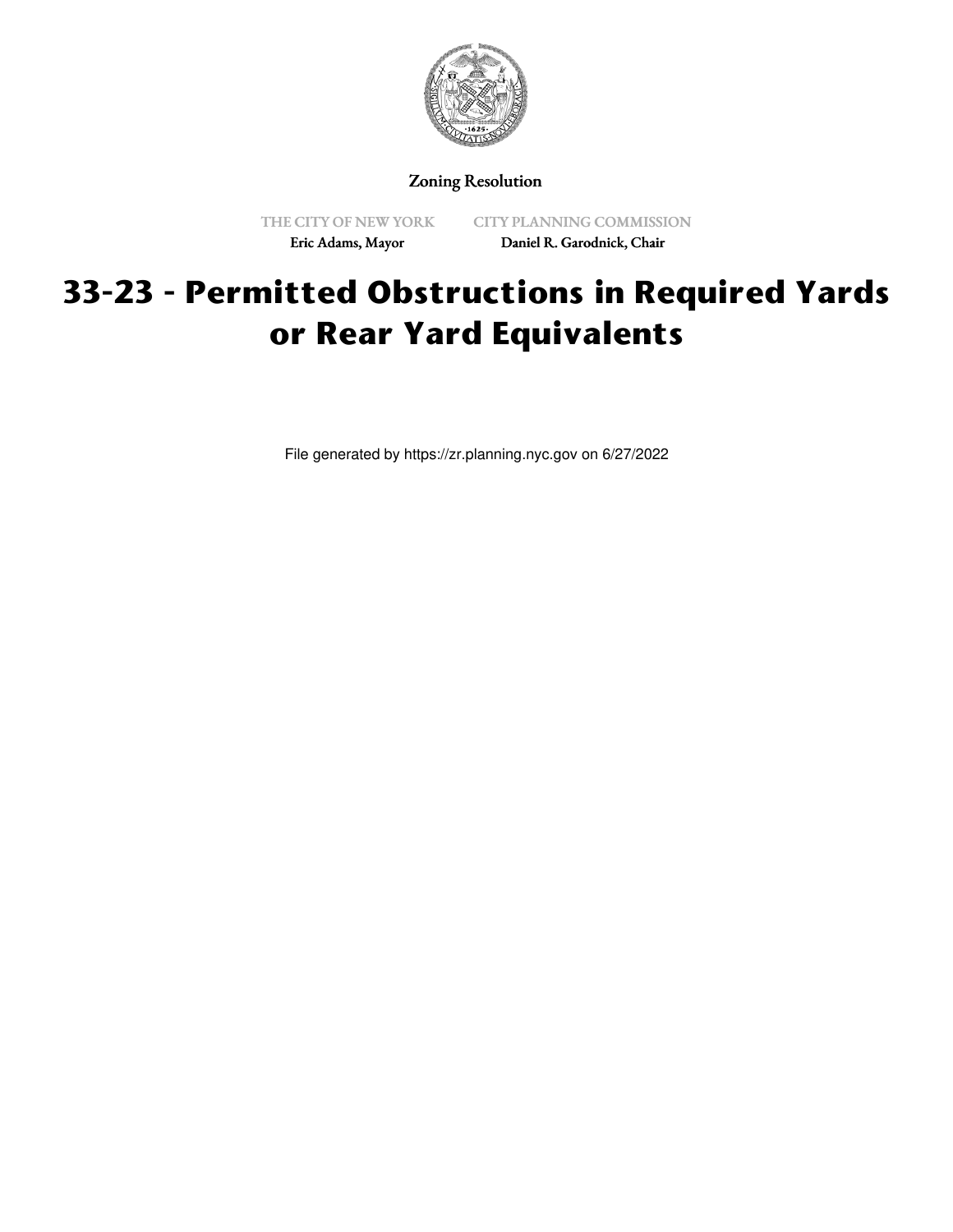## **33-23 - Permitted Obstructions in Required Yards or Rear Yard Equivalents**

## LAST AMENDED 5/12/2021

In all #Commercial Districts#, the following obstructions shall be permitted when located within a required #yard# or #rear yard equivalent#:

- (a) In any #yard# or #rear yard equivalent#:
	- (1) Arbors or trellises;
	- (2) Awnings and other sun control devices, provided that when located at a level higher than the first #story#, excluding a #basement#, all such awnings and other sun control devices:
		- (i) shall be limited to a maximum projection from a #building# wall of 2 feet, 6 inches; and
		- (ii) shall have solid surfaces that, in aggregate, cover an area no more than 30 percent of the area of the #building# wall (as viewed in elevation) from which they project;
	- (3) Canopies;
	- (4) Chimneys, projecting not more than three feet into, and not exceeding two percent of the area of, the required #yard# or #rear yard equivalent#;
	- (5) Eaves, gutters or downspouts, projecting into such #yard# or #rear yard equivalent# not more than 16 inches or 20 percent of the width of such #yard# or #rear yard equivalent#, whichever is the lesser distance;
	- (6) Exterior wall thickness, where such wall thickness is added to the exterior face of a #building# wall existing on April 30, 2012, provided the added wall thickness has a thermal resistance (R-value) of at least 1.5 per inch, and is limited to one inch of thickness for every foot of existing #yard# width, up to a maximum thickness of eight inches. When an open area is provided along a common #lot line#, then such exterior wall thickness is limited to one inch for every foot of existing open area on the #zoning lot#;

Where #buildings# that have added exterior wall thickness pursuant to this Section are #enlarged#, such #enlarged# portion may similarly encroach upon required #yards# in order to align with the exterior walls of the existing #building#, provided such #enlargement# contains less #floor area# than the existing #building#, and there is no encroachment of #floor area# into a required #yard#;

- (7) Fences;
- (8) Flagpoles;
- (9) Parking spaces for automobiles or bicycles, off-street, open, #accessory# ;
- (10) #Accessory# power systems, including, but not limited to, generators, solar energy systems, fuel cells, batteries and other energy storage systems, provided that all equipment shall not exceed a height of 23 feet above #curb level# ;
- (11) Solar energy systems on walls existing on April 30, 2012, projecting no more than 10 inches and occupying no more than 20 percent of the surface area of the #building# wall (as viewed in elevation) from which it projects;
- (12) Steps, and ramps or lifts for people with physical disabilities;